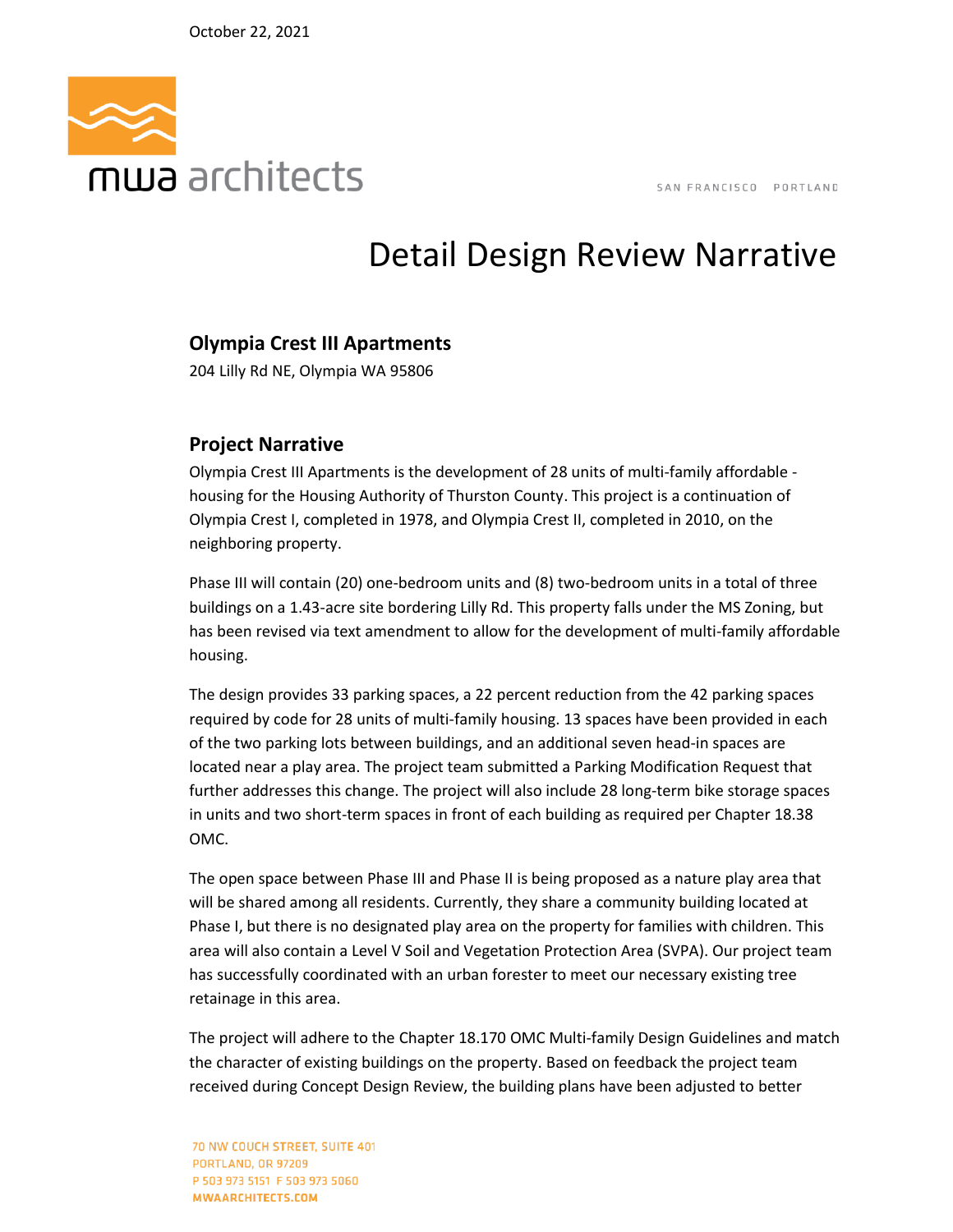

accommodate the 30' modulation requirement. Ground floor unit entries are recessed with a second floor overhang above, and bay windows have been added to the backs of all buildings. The entry stairs to second floor units will be fully covered by roof overhangs above for protection from the weather. Windows have been designed to match Phase II specifically. Shared laundry rooms have also been provided at each building. Each building will be clad in fiber cement lap siding, matching both Phases I and II. The color schemes match the red paint shared on OC-I & and OC-II, and the blue and neutral colors are identical to the paint colors used on the recent OC-I renovation.

Though our project is located on Lilly Road, all three buildings have been oriented north towards the private drive that connects the Phase I, II, and III properties. This section of Lilly Road NE is a busy thoroughfare and designated as a major collector. The project will include street frontage improvements to the Lilly Road per Chapter 4B.080 OMC, and the existing center islands in the private drive will be removed as recommended during the project's Presubmission Conference.

We plan to replace and relocate the entry signage located at the private drive entrance. Per the City's Substantive Review comments, this signage will be moved out of the right-of-way. Building name and unit number signage will also be added to the north elevation of each building to match existing wayfinding on the site.

The fenced trash area proposed in the parking lot between buildings S & T has also been designed to match existing enclosures on site. After a study of existing trash and recycling areas, building U will have access to structures just across the private drive on the OC-I site. Trash will continue to be managed on site by the property manager and taken to a centralized trash compactor located at the far eastern end of the site (see Site Context Plan).

The short-term bike parking structures in front of each building have been designed to match the existing structures at the OC-II property. The project team believes it will help create a uniform look on the campus as pedestrians walk along the meandering path that connects Phase II and Phase III. All bike parking structures are located adjacent to this path for access.

This meandering path not only connects to the existing path at Phase II, but it also links residents to Lilly Road on the east and the Chehalis Western Trail on the west. Pedestrian striping will be added to provide safe walking connections to Phase I. Phase III will also provide a school bus waiting area for children who currently wait in the private drive, which can be dangerous to vehicles turning on and off Lilly Road.